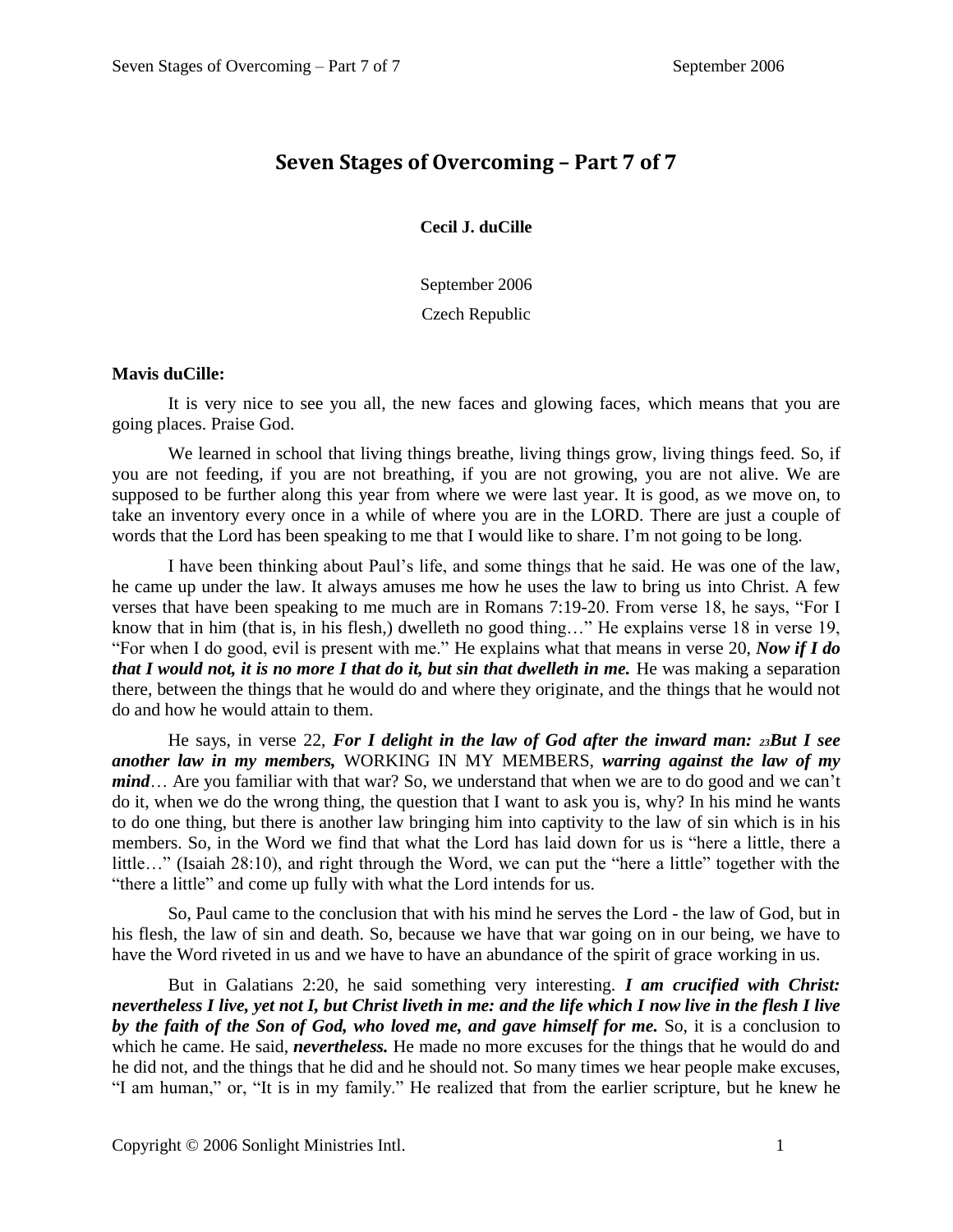was in trouble if he did not get rid of the flesh and the carnal life and rise to the life to which we are called in Jesus.

One of the first songs that was sung tonight speaks of overcoming. That is the greatest part of our walk in the Lord. If we are not overcoming, we are dying. And the experiences that we have through overcoming, and the victories, come through testing. "When we are tried, we shall come forth as pure gold" (Job 23:10).

So, as we look back at the things that used to bother us, cast us down, make us feel as losers as we give way to the Spirit of Christ rising in us, day after day, we can say, "We are crucified… Nevertheless, the life I now live, I live by the grace of God." Amen.

## **Cecil duCille:**

*For the law of the Spirit of life in Christ Jesus hath made me free from the law of sin and*  death (Romans 8:2). Hallelujah! That is almost enough for the night.

Let's go back to Revelation to see if we can finish the thoughts that came forth during the convention here. We are in Revelation 3, down to the last two churches, Philadelphia and Laodicea.

Revelation 3:7, *And to the angel of the church in Philadelphia write, These things saith he that is holy, he that is true, he that hath the key of David, he that openeth, and no man shutteth, and shutteth, and no man openeth…* The first utterance there to the church in Philadelphia actually tells you what he is going to talk about. It is like a summary.

*<sup>9</sup>Behold, I will make them of the synagogue of Satan, which say they are Jews, and are not, but do lie, behold, I will make them to come and worship before thy feet, and to know that I have loved thee.* Now, let us look at the reason why God could give this promise to this church. The reason is in verse 10, *Because thou hast kept the word of my patience, I also will keep thee from the hour of temptation, which shall come upon all the world, to try them that dwell upon the earth.*

In my experience, I have discovered that when Satan sends a spirit to fight against you, if you overcome that spirit, he sends a stronger one. I hear some Christians say, "But why? Why should this happen to me?" The reason this is happening to you is because you have overcome the first spirit, amen, and you have become worthy to meet the second.

I remember the day when I saw Satan and he said, "I will send him a prince." When the prince came to me, it was a different ballgame. I have discovered that some spirits are foolish, some are wise, some are downright stupid. Now, my theology might not suit the church at large, but I can remember a woman who had befriended us, and how afterwards she tried everything possible to kill us. One night, she gave us something to drink. In my mind, I said, "Lord, what should I do with it?" He said, "Drink it." I drank it and I gave Mavis hers, and she drank it. Afterwards, the woman said that she couldn't understand. "How are you alive? What is happening?" We knew that we were baffling them, because the Lord said in the Word that if they give you poison, even poison won't hurt you (Mark 16:18). I don't tell you to do that, but if God tells you to do it – DO IT! I knew a man whom they wanted to kill and they gave him arsenic. Have you ever known anybody who ate arsenic and lived? They put arsenic in the flour and he went home and made his dumplings, and he enjoyed them. Then he came back out to the store to get a drink, to wash it down. The man at the store looked at him and said, "How are you feeling?" He said, "Oh, wonderful! It was nice. Your flour was very good." The man said to him, "Whatever God you serve, serve Him. He is the true God."

So, when the Lord said, "You are a church in the midst of the synagogue of Satan, and because you have kept My word I will keep you also from the destruction that comes on the world,"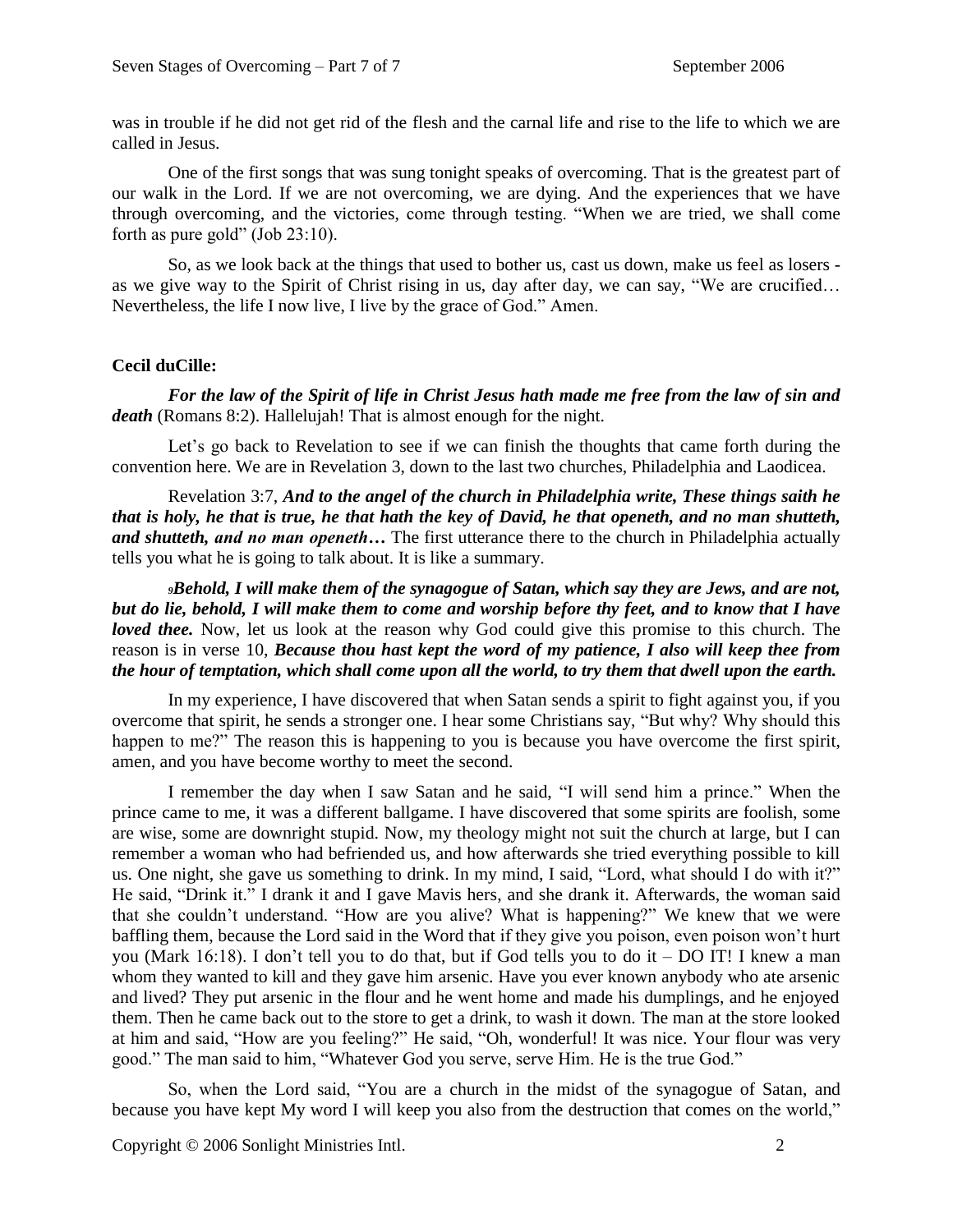He was talking about a special people who will be specially protected. You have to be in the place to be protected by God, for it is God's will that each human being, from the little children right up to the oldest one of us here, have guardian angels around us night and day.

If Satan wants to attack you, the first thing that he does is to tempt you to do something to drive the guardian angel away because the angel of God cannot protect you if you are in rebellion, disobedience, or any other form of sin. Remember now, it is not because you are righteous that you are being protected. It is because you are obedient, and obedience is righteousness. God says that He gives you His Word so that you might not sin (Psalm 119:11). Therefore, God has given you enough to prevent you from sinning. Then God adds something - BUT - if you sin (it is a blessed BUT), you have an advocate with the Father (I John 2:1). It means that God does not expect you to have a load of sin to be hauling around with you.

You know, a brother approached me one day and said, "Brother Cec, so, are you perfect?" Of course they were accusing me of saying that I have no sin. I said, "No, I'm not perfect, but the Word that I speak to you is perfect. I don't have any sin because God took them away, just a while ago." In other words, the principle is that you don't have to be walking around with a big load of sin dragging behind you, and we describe sin as a fault, mistake, whatever it is that is contrary to what God desires - that is called sin, from evil thoughts to evil actions. But God must have a church without spot or without wrinkle, or any such thing. So, if you belong to God's church, you must have NO SIN. Not because you are perfect, but because Jesus forgives your sins.

When He says that you have an advocate with the Father, it means that Jesus Christ is forever - continuously, night and day - standing before the Father, delivering you from any sin or any fault. He is saying to this church - remember, sometimes we belong to more than one of these churches, but to this church he is saying - "Because you are obedient to the Word of God I will put the angels around you to protect you so that you will be not destroyed."

Now, in verse 11, *Behold, I come quickly: hold that fast which thou hast, that no man take thy crown*. Is it possible for somebody to take away my crown? The Bible says that if you are careless, somebody will take your crown away from you. How could that be? I think that the man can take your crown, but he doesn't necessarily have it. A man takes a crown away from you, but he doesn't possess it, he just causes you to lose it. If someone comes and provokes you and you get mad, you are the loser, but the provoker doesn't gain anything. God is saying that you must beware lest somebody takes away your righteousness.

He says here, "Behold, I come quickly," and that word *quickly* should be translated *suddenly*. You know, sometimes I remember when we were young and preaching and we would say, "Jesus could come tonight! You know, you had better repent, because He is coming quickly! Jesus will soon come!" but that is not what it says. It says *suddenly,* like a bolt of lightning! And we need to realize that every time that Satan tempts you, he is tempting you because there is some blessing coming and he is blocking you from getting it. God sends an angel to you with a special blessing, and the angel is coming to you with that blessing. So Satan activates one of his sleeper cells, and he gets you angry. Now, when the angel comes before you and you are angry, he can't give you what God has for you. So, you can be frustrated and lose God's blessing because of your sinful action.

I'm going to ask you brethren here tonight, that from now onward every one of you pray against anger. Suppose, for instance, that you were able to see a little demon come and jump on that person and that person comes and jumps on you. Suppose you could see the demon, would you get angry? Once I had a man really attacking me, and I called on the Lord, and the Lord showed me the man held in a head-lock by a demon. So then, instead of coming against the man, I was so sorry for him. I wanted to slap that demon and get that man away from him. You know, the scripture says that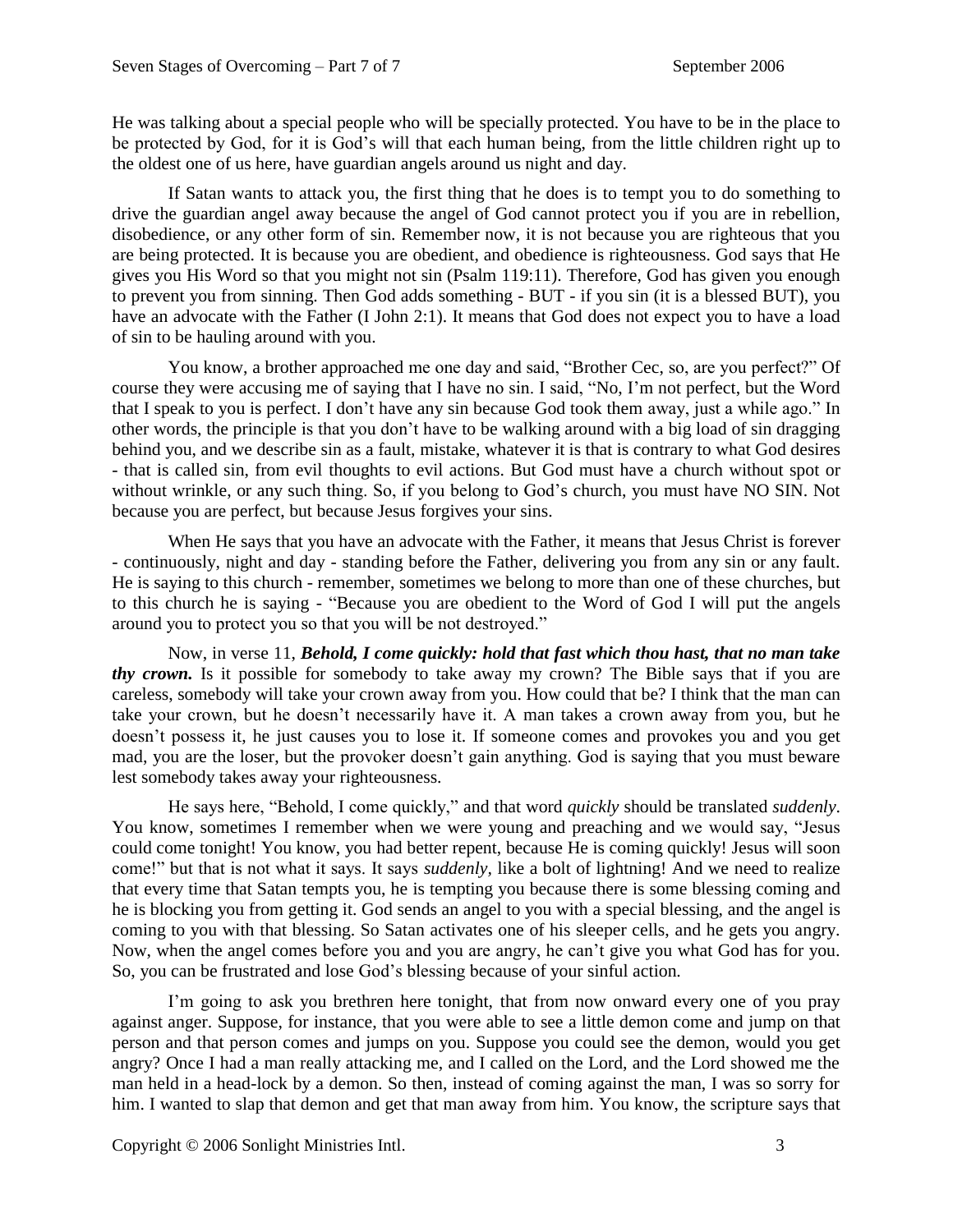*we wrestle not*, we wrestle not. I mean, we are fighting with people every day, and the Bible says that *you are not fighting with people!* "Your enemy is NOT flesh and blood," no matter how bad they look, "but you fight against princes and their -palities, and the rulers of the darkness of this world" (Ephesians 6:12). You are wrestling against a whole KINGDOM of hell, a kingdom of devils who mean you no good, just destruction. Some devils are so bad that God has to lock them up. The only reason they have not wrecked the whole world as yet is because of the Christians who are here.

God says he that letteth will let until a certain time comes, and that time is when the antichrist will be let loose (II Thessalonians 2:7). So, you can understand what is happening in the world, when the antichrist is allowed, when his time comes and he is let loose. For every human being, there are thousands and millions of demons, but God has given us the power to rule everything in this realm, and that is why we survive. Because a very little child can say, "Get away, Satan," and Satan has to flee from them.

I just want to dwell a little bit on this part of the subject. You have a certain amount of fire power. You have all different calibers of guns, but in the world of spirit, they don't use bullets. They use energy. In the natural, we have so progressed, that we have lasers. The next thing you are going to see come out in war are laser guns. They are silent, you press a trigger, and a hole is bored through the target that you are aiming at. I saw a hole bored through a one-inch or two-inch thick plate of steel. It went right through it without making any sound.

The principle is very simple. It's light. The light is purified to a point that it will destroy you if you stand before it. The Bible described the principle long ago, that man cannot stand before God. He would die. And when the Philistines gathered before the army of God at one occasion, God told His army to praise. Come on, brethren. God told them to praise. Now, when you praise, what do you do? I can tell you what you do. You charge your gun. You pull energy from heaven in your praise.

When you praise, you must think of the words. Never praise without words. Some of the churches take up a thing that they call high praise, and they begin to hum, "mmm-mmmmmmmmm," and then everybody begins to jump, jump, jump, and they keep on and they say that is praise. But I can tell you, in the occult, that is how they call demons. The people block out their minds and they keep on chanting. The demons will come, because they see mindless chanters, and the demons can see you from a spiritual perspective.

When people are seen in the spirit, they are seen as light or as darkness. In the spirit, a demon would look like a shadow, with no light at all. A living human being has an aura around him. A child of God, in the Spirit, BLAZES. When the power of God works in him, a charge shoots out from him like a laser beam. I have seen spirits run and clutch themselves and fall, then get up and run, getting away from you. You have the power to send them to the abyss. That power is like when you call a policeman and say, "Arrest him!" The angels of God come and take them away. They never come back out until Jesus Christ comes to judge the quick and the dead. The scriptures say thatif you "rebuke the devil then he will flee from you," (James 4:7).

When you hate a person, or are upset by a person, you are just playing into the devil's hands, because people are not your enemies. Your enemies are demon spirits that walk around seeking your body to function through. You must just say, "Devil, you won't have my body to function in." The Word of God says that if you are hit, you should not strike back (Matthew 5:39, Luke 6:29). Why? In our human way we say, "It is my right to defend myself! I'm hit, I'm supposed to strike back." God says, "If you are hit, don't strike back!" WHY? Because every time you resist the devil, he FLEES from you (James 4:7)! And the devil is very good at using reverse psychology on us. If he wants you go to this way?, what will he do? He will start pushing you to go that way ?.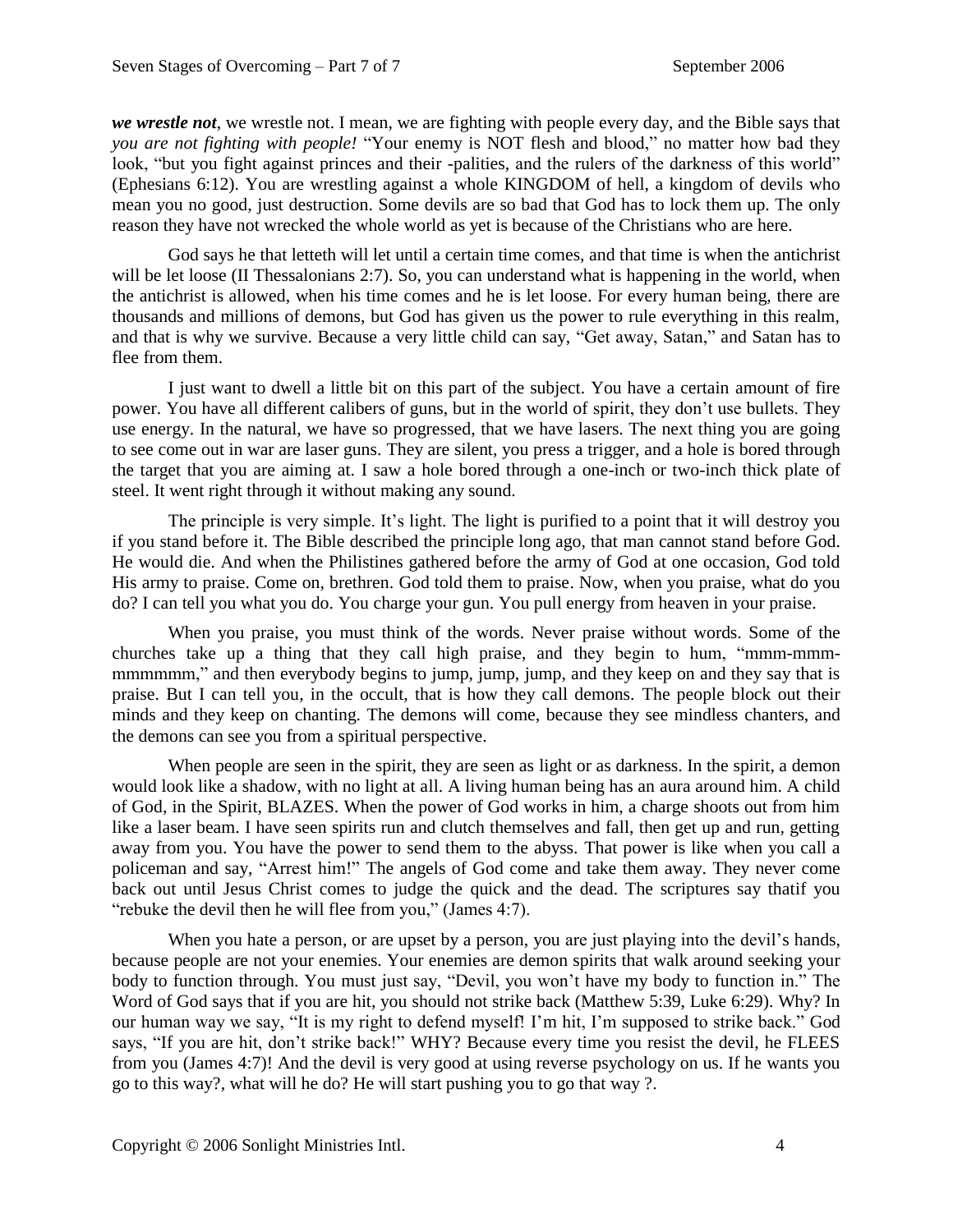Then you push against him and go ? this way, and he laughs. But God is bringing forth a people who are wise. The first thing that you have to do as a Christian is learn to control your body. If you don't learn to control you, you are a loser. The devil will use you like a football! You know, bounce you against the wall and you must come back. And in the process, he prevents the blessing of God from coming upon you.

The prophet was praying for Israel, but Israel was out there bowing down before the idols. While he was praying, God said, "From the first day that you started to pray, I heard your prayer, Daniel." From the first day, God sent out one of the most powerful angels from the second heaven, and said, "Take the message to Daniel." How is it that this angel, who has so much power that he could blow Satan away by one word, couldn't pass the prince of Persia? Because of the sin of the people for whom Daniel was praying.

You are praying for your friend, or for your mother, or your father, or your child, and the child is fighting against your prayer. You see, it is difficult to go against the freewill, the will of a free-agent. So, God is saying to us that the rules of warfare apply when we walk in truth, but our actions that work contrary to righteousness can cancel out our own prayers. He says, *11Behold, I come quickly:* You must hold on to what you have received. Tonight, hold on to it. The more you are able to control yourself, the more power you have with God. So when we were young people, God taught us how to control our bodies. You are coming from a wild place, where you were like a wild animal in the jungle and now you have come to a place where God says, "CONTROL YOURSELF!"

Somebody asked the question, "When do I fast?" And the Lord brought the answer to me: "When do you run out of the building that is on fire?" You don't have to ask anybody, or pray, "Lord God, should I run out of this building?" Someone cries out "FIRE!" and you RUN! So, this body of yours is contrary, according to the words that Sister Mavis read, it is contrary to the law of God. Just as the body is fed by the food that I eat, then if I cut off the food that I eat, it will weaken the thing I am feeding, the body. But that isn't enough just to fast, I also have to pray in order that the Spirit might take a hold of my mind.

I saw a man fast one time, and in the middle of the fast, he committed sin. In the middle of the fast, he committed sin. So God is saying to you tonight, "YOU HOLD FAST ONTO WHAT YOU HAVE RECEIVED!" Because He sayeth that he that overcometh will I make a pillar in the temple of my God,.." Let us look at the pillars. Pillars have a very necessary function - take them away, and the building comes down. *12Him that overcometh will I make a pillar in the temple of my God, and he shall go no more out*… You know, it is sad to say, I have seen Christians who have behaved like and who had the potential of being very strong leaders, preachers who have turned back and become demons. But God is saying that there is a place in God that is permanent, a place from which you will never go back out, a place of security in God.

*<sup>12</sup>…I will write upon him the name of my God, and the name of the city of my God,* and that has deeper meaning than just writing something on a wall. When the name of God is written in you, it means that you have become like Jesus Christ. It means that your mind no longer functions like a human being. That means that you cannot anymore be selfish, be cruel, lie, steal, think of violence, THAT YOUR NAME IS NOW LOVE. LOVE IS WRITTEN ON YOUR SOUL, and you are becoming like Christ Himself. *<sup>12</sup>and I will write upon him the name of my God, and the name of the city of my God, which is new Jerusalem, which cometh down out of heaven from my God***:** It means that your nature has been changed. But this is not the sudden work that God is talking about. He is talking about something that is going on right now. Suppose He is writing His Name upon you? The first thing that He would write is "Jeh." That means God. That means that your nature is beginning to change. So, no longer are you So-and-So, but you are "Jeh." You only have a piece of it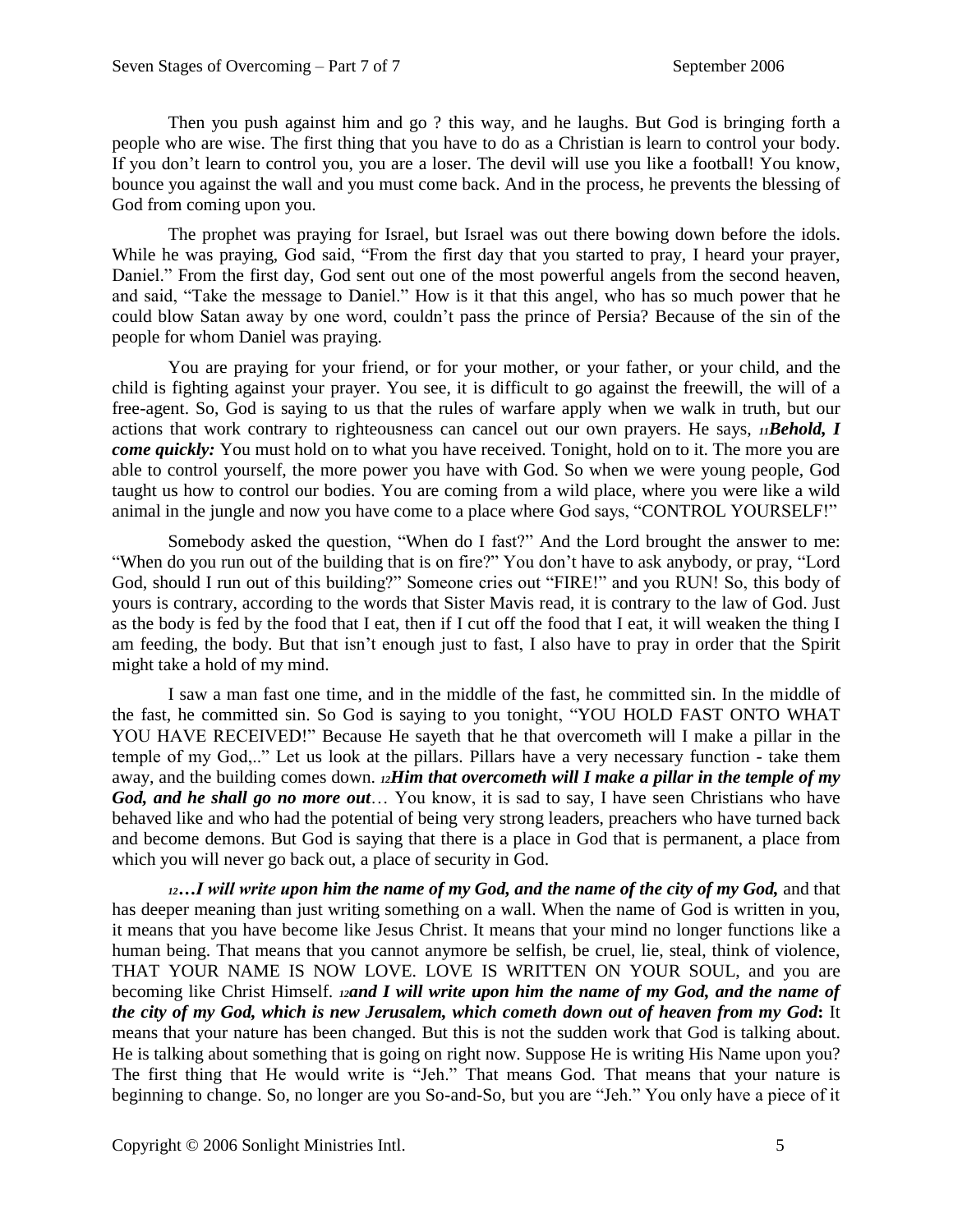though. Then He writes "shin" which is the Hebrew for "s." "Shin," then He writes the rest of it: "Hu-Ah." YESHUAH! AMEN! And the next thing He says is, "I will write My name and the Father's name in your forehead."

Imagine you having the nature of God. In other words, God does not expect us to remain human. He is changing us from humanity to DIVINITY! Is that too high for you? That is why you were born. God said He made you His house. The reason why people can be filled with the devil is because God made you a vessel, so that you could be filled with God. So, when you allow the devil to come in to where God should be, that is the greatest crime that a human being can commit. You have taken away the throne of God and you have given it to the devil. Hallelujah!

When the Bible says that God is going to sit on the throne of His glory and judge the nations (Zechariah 6:13, Matthew 19:28, 25:31) - the throne of His glory is YOUR HEART! When He says His throne will be in Jerusalem, the carnal man says that in the Middle East there is a little place called Jerusalem, and Jesus the Son of God is going to sit down there. Do you know why it is nonsense? Because He is omniscient, omnipresent - how can an omnipresent being sit in one place? Hallelujah! He said the glory of God shall cover the earth as the waters cover the sea (Habakkuk 2:4). God will be in every street, and in every house, and in every mountain, and in every plain. Can you understand then, when He says the name of the city New Jerusalem? You are the city of God sitting before me and as you give way to the Spirit of God, He is writing His name in your hearts.

There are many things that we have not learned as Christians in church, but thank God this is not church. This is not church. You must learn to meditate. They believe that it is only the occult people who meditate. Isn't it stupid to believe that it is only the occult people who must meditate? If a person talks about meditating - they say "uuuuhhhh?" "Something is wrong with him." Listen, just sit down quietly in some corner and start opening yourself up to God. Tell God what you want. Tell Him, "I want to be like You! I am not satisfied with what I am. Your Word says that I can be so and so, and I am not it. What is wrong? COME, LORD JESUS! BREAK THROUGH MY FLESH! Loose the chains that bind me! Set me free from SELF and THOUGHT, from that which is HUMAN, and make me DIVINE!" Cover, in Jesus' name!"

Yes! We ask you to pray, but don't you pray like that in church. We don't pray like that in church. That is too intimate for church. Hallelujah! You must learn to have intimate times with God, when you tell God things that you don't tell anybody. You know yourself more than anybody else. You know where sin touches your mind that you wouldn't want your neighbor to know what you are thinking about. You must go to God and say, "If it is fire, BURN IT OUT, MY GOD!" Amen. Yes! "Put fire on me and burn that sin out of me, for I hate sin." Oh yes! "I want to be like CHRIST!" It is then that the caliber of your weapon will be increased and you will have a big gun. You will have such a BIG GUN that Satan will keep far from you, trying to get out of your range. Then after he thinks he is far enough, you will find that there is no such thing as "range!"

Oh yes! You are in the Czech republic and you can send a shot to America and blow the devil away! Saddam Hussein boasted about his mighty guards, his Republican Guards, and what they would do to the American Army. I understand that much of the Republican Guard was destroyed from 20 miles away. They didn't even SEE the American Army. Oh yes! God is creating a firepower in His people that will not be matched by anything that Satan has. Hallelujah! Hallelujah!

He said, "If you will obey my words, and if you will walk in my ways, there will be nothing that you desire that you shall not have it" (John 15:7). "And you will be the pillar in the temple of God and you shall go no more out," - you have hit the place of security. DIVINE SECURITY, where nothing on earth or in hell will be able to touch you. My God! Hallelujah!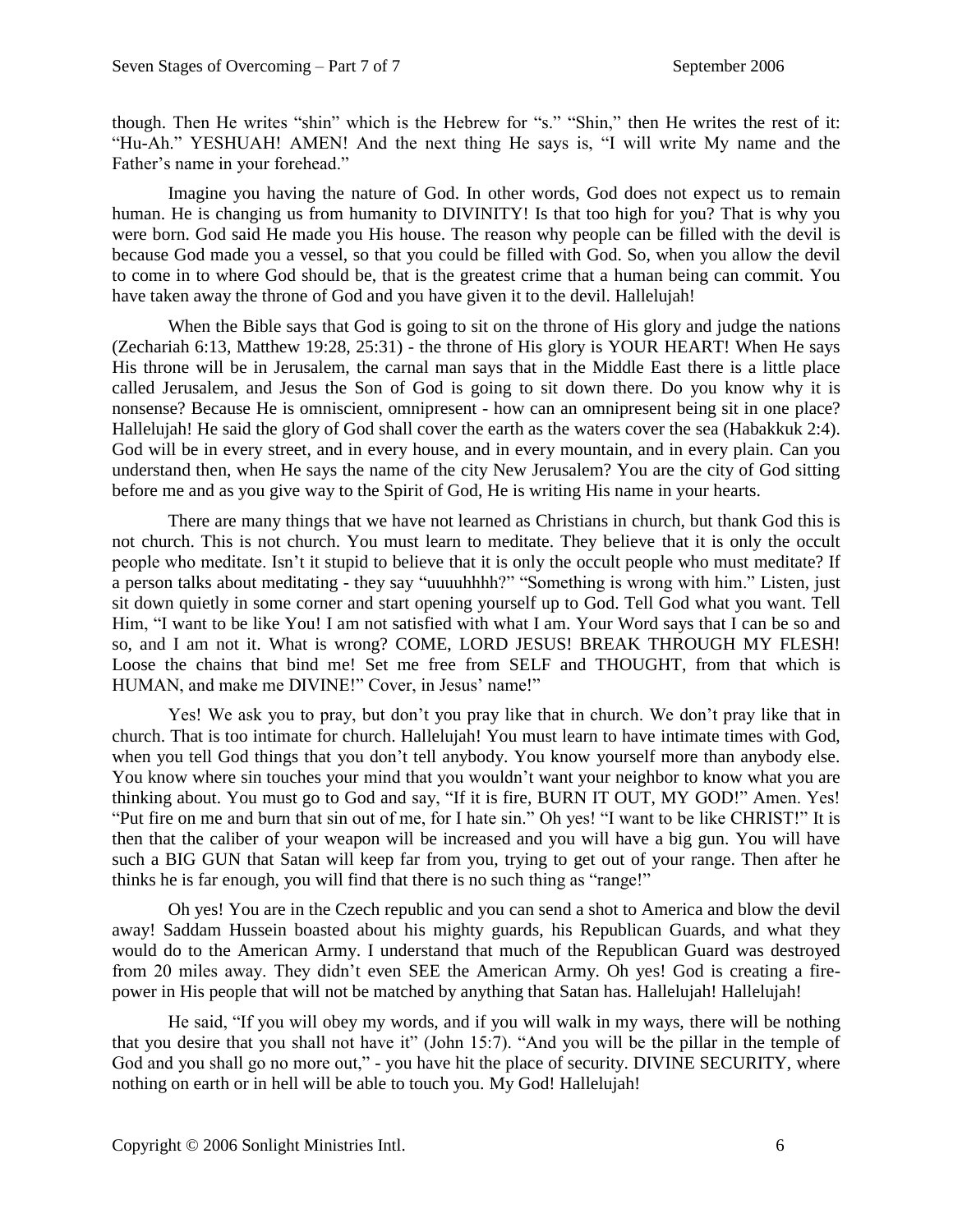*<sup>13</sup>He that hath an ear, let him hear what the Spirit saith unto the churches.* THE SPIRIT OF GOD IS TALKING! AMEN! The spirit of God is talking! And there is no discharge in this war. Don't tell me you want to go home to rest from the fight and the battle, that you are tired of warfare. God says, He is making you a battle ax (Jeremiah 51:20), a sharp in- strument, not for the purpose of sitting at home, but to be in the midst of the battle at the forefront of the fight.

The situation is that the candlestick has three sticks on the left and three sticks on the right, and one in the middle and it is the middle candlestick that holds up everything. God Almighty says, "But for the elect's sake, no flesh on earth will be saved," (Mark 13:20). Don't you understand what God is doing? He is making a nucleus, a small nucleus with the strength of God, and this small nucleus is going to add to itself. He had 33,000 men going into battle. God said, "No, I am going to show you that *Elohiym* is the God of Israel" (Judges 7). He brought them down to 10,000. And He brought that 10,000 down to the waters and He said, "Those who lap like a dog," a natural drinking of water. "I am going to use those that lap like a dog to deliver all of Israel." He said, "Those of you who are afraid, go home and relax." He said, "Those of you who have just married a wife, go home and relax with your wife." When they counted the men, there were only 300 left. Thirty (30) is the number of Sonship. Three hundred (300) is the number of the army of God. "Now," He said, "I am going to teach you how the battle goes." The secret is that there were 300 men that you could see, but there were thousands of angels that could not be seen.

Sometimes you go down the street and you feel lonely. There is no loneliness in God. There is no way that you are alone! Never consider yourself alone. Amen! The 300 men, all they had to do was obey God. He said, "Put your light inside of your vessels." He put 100 over there, 100 here, and 100 over there, and he left an empty space for them to run. He said, "When God gives the signal, you take your sword and smash that vessel." You are going to be broken vessels before God. Nothing will be left but the light of God. "And you must say, 'The sword of the Lord and of Gideon.'" "The sword of the LORD and of Israel." "The sword of the LORD and of the Firstfruits Company." "The sword of the LORD and of the ZION Company." When the hour comes, the vessels will be broken. Do you understand that? "They loved not their lives unto the death" (Revelation 12:11b).

Suppose Jesus comes to you and tells you, "This day I give you immortality." Jesus comes to you and says, "Georgie boy, I give you immortality today." And you go out on the street and you feel so good as an immortal. And some fellow comes to you and says, "I'm going to kill you. I'm going to kill you!" You say to him, "All right, but I bet you don't. Go right ahead - kill me!" And he chops your head off. Your head rolls off, and he laughs and says, "That stupid fellow." He calls everybody, the whole world, and he shows them what he has done and he says, "Look at them, all these dead, headless bodies - we have got them. I have more power than they have, I will kill them all." But the sun begins to rise on the third day, and all of a sudden the man who was dead, was advertised as dead, his picture was taken and sent all over the world, and they are dead, dead, dead, dead, dead... Hallelujah! The dead man gets up, picks up his head and puts it back on, and says, "I told you so!"

This is the victory, but that is the order of the battle that God wants. Who will be among those few? If you will go to the 14th chapter of Revelation, verse 1, *And I looked, and, lo, a Lamb stood on the mount Sion, and with him an hundred forty and four thousand, having* (his name and) *his Father's name written in their foreheads.* I would like to know what the Czech Bible says. Did it say "his name and his Father's name"? (No, just his Father's name.) Just his Father's name. Okay. Well, your Bible, the original is written in Greek. Like this chapter here, when it was written, it was written in the Greek. The Greek says *tos patros autos*. (His Slovak Bible, it is good. It has His name and the name of His Father.) His name and the name of His Father – it means then that the nature of Christ has come forth in human beings. Yes.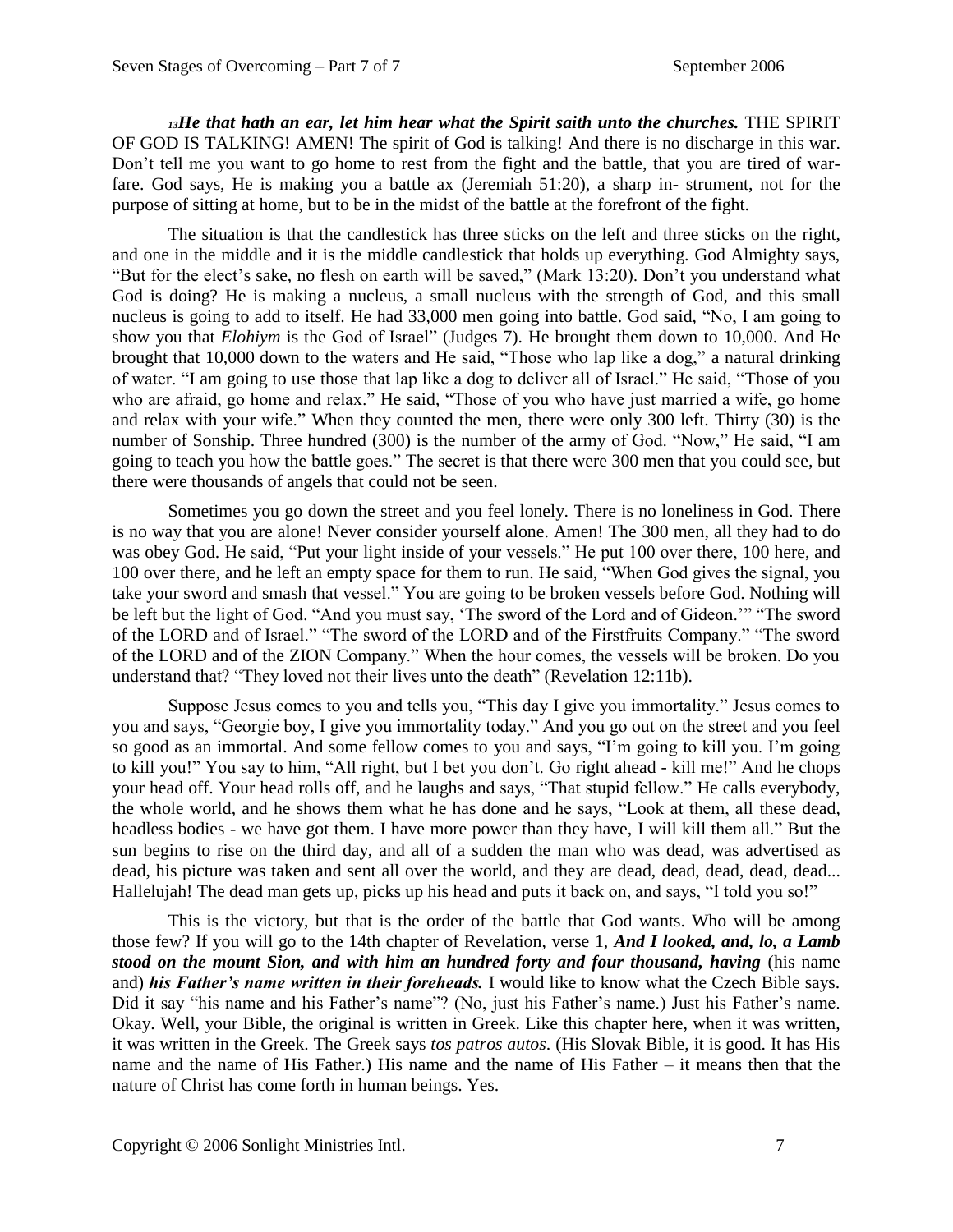Verse 4 describes them, *4These are they which were not defiled with women; for they are virgins. These are they which follow the Lamb whithersoever he goeth. These were redeemed from*  among men, being the firstfruits unto God and to the Lamb. When it talks about not being defiled by women, it was talking about the women like the one in the 17th chapter. Look at it. Revelation 17, *And there came one of the seven angels which had the seven vials, and talked with me, saying unto me, Come hither; I will shew unto thee the judgment of the great whore that sitteth upon many waters: 2With whom the kings of the earth have committed fornication, and the inhabitants of the earth have been made drunk with the wine of her fornication. 3So he carried me away in the spirit into the wilderness: and I saw a woman sit upon a scarlet coloured beast, full of names of blasphemy, having seven heads and ten horns.*

In other words, the scarlet colored beast represents the different nations of the world coming together with seven heads and ten horns. And the woman is the false church! As of today, all of the churches have gone into the false church!

So, let us go back to see if we can finish this Revelation 3. Now in verse 14, he is speaking to another church. In other words, we are talking about the women – the churches from the very beginning had in them the seed of falsehood. And the strangest thing is that all the falsehoods of all the churches come down into a concentrated falsehood, in this one church, which is a church of our time. *14And unto the angel of the church of the Laodiceans write; These things saith the Amen, the faithful and true witness, the beginning of the creation of God; <sup>15</sup>I know thy works, that thou art neither cold nor hot: I would thou wert cold or hot. 16So then because thou art lukewarm, and neither cold nor hot, I will spue thee out of my mouth. 17Because thou sayest, I am rich, and increased with goods, and have need of nothing; and knowest not that thou art wretched, and miserable, and poor, and blind, and naked:*

We are looking upon a church that is naked, not clothed with the righteousness of God. We are talking about the church of our time. We are talking about those massive buildings. The richest institutions on earth are the modern churches. I used to be involved with a church that had billions of dollars in the Sunday School fund, in the banks, invested in the different parts of the world. You can name it. The money of the church is in every investment in the world, including abortion, including all the pornography, including everything, the money of the churches is in those places. *18I counsel thee to buy of me gold tried in the fire, that thou mayest be rich; and white raiment, that thou mayest be clothed, and that the shame of thy nakedness do not appear; and anoint thine eyes with eyesalve, that thou mayest see. 19As many as I love, I rebuke and chasten: be zealous therefore, and repent.*

Well, can you imagine God still stretching out His hand to the church of today, that has completely turned from God? The epitome of nicolaitanism is in the churches because they have a hierarchy that rules the people. But God said that there are some of His people in those churches. You must not be ashamed to tell the people to leave that church. For the scriptures say that some Christians who won't leave it will suffer the same judgment that the people of the churches suffer (Revelation 18:4).

You know, somebody was asking about Jezebel. Now, all the problems of all the churches are down in this one. I have seen preachers put out the thought that Jezebel is a woman in the church, and that it is in the church and they put the burden upon women. I want you to know, Jezebel is a spirit! The spirit of Jezebel is fostered, strained, and upheld by the hierarchical system of the church, led by men. The scripture says that Jezebel taught the people to commit fornication, and that she gives the kings of the earth to drink out of the golden cup. Now, the golden cup represents the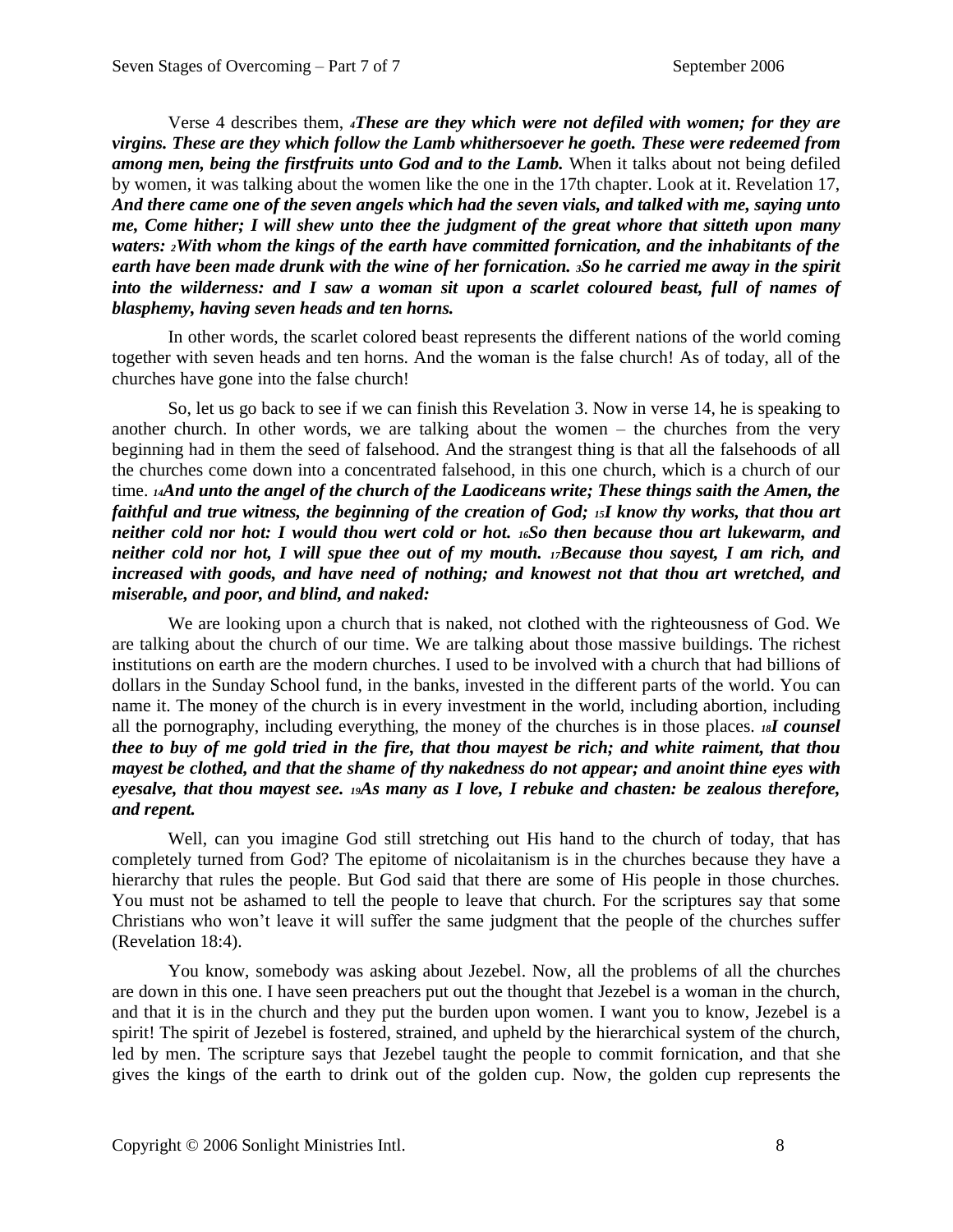offering of communion, the unity that God gives and the filthiness of her fornication means to say a mixture is in there, and she is offering it to the world as godliness.

I saw the Pope go down to Verdun, and to Haiti, and have communion with the sorcerers, that we call voodoo workers. He said to the voodoo priests, "We are one." These are men who are steeped in the blood of humanity, innocent blood. But talking about innocent blood, you must look at how the present Pope criticized the Muslims and said that their religion is a violent religion. No matter how many people the Muslims kill, they cannot kill as many as the Catholic Church has killed. The most violent religion on earth is the Roman Catholic religion.

In their catechism they say that every heretic is worthy of death. All of us here qualify as heretics. We qualify because we reject the Pope as Christ. We do not believe he is the vicar of Jesus Christ. We do not believe that he is vice-Christ. We believe that it is the head of the antichrist system of the world. So when the Pope rises up and says that the Muslims are a violent religion and no religion should foster violence… I thought the man was about to repent. The truth is that they are going to persecute US, so we might as well give them enough ammunition to do it. Since they are going to persecute us anyhow, we are giving them enough ammunition that they will have something to persecute us for.

They are the antichrist of the Bible. Now, people make charges and they don't prove them, but I can prove this from the Word of God. Now, I expect you guys who love to research to research this, and if you find anything wrong, you tell me. I will repent. I am not the Pope. The prophecy of Daniel said that there would be four kingdoms coming out of the antichrist Alexander the Great (Daniel 8:21-22). The four kingdoms coming out of Alexander the Great: I'm trying to remember the names of the Generals. Ptolemy Soter, Antiochus Epiphanes, Antipater,and Perdiccas. There were four of them. One went east, one went south, and one went north, and the northern kingdom was Rome. The Bible says that out of one of these kingdoms will come forth the little horn. If you read Daniel and research it for yourself, you will find that the antichrist must come out of Rome. Historically speaking, the ancient Christians, the first Christians, believed that the antichrist was coming out out of Rome. So, we see that the Roman kingdom formed in our time, formed the Treaty of Rome in Europe. Now, in our latter days, it has evolved into what is called the EU, or the European Union. This country, the Czech Republic, will also be a part of the European Union. So, brethren, you don't have any time to waste. You are in the belly of the beast. Amen.

We go back to finish up this chapter in Revelation here, verse 20, *Behold, I stand at the door, and knock: if any man hear my voice, and open the door, I will come in to him, and will sup*  with him, and he with me. There are many doors in your soul: the door of your mind, the door of your emotions, the door of your will, the door of your desires. GOD IS KNOCKING AT THOSE DOORS! And He wants you to learn how to open them. Oh yes. You know, one time a child got locked in the bathroom and we were telling the child, "Open the door." But the child didn't know how to open the door, and we had to be instructing the child, "Do so and so. Do so and so. Press the lock and turn it," to get the child out of the bathroom. God is teaching you how to open up your soul to Him.

Let me tell you something. First of all, when you find your mind locked against God, involved with everything and you can't keep your mind on God, READ THE WORD OF GOD UNTIL THE DOOR OPENS. *Thy word have I hid in mine heart, that I might not sin against thee*  (Psalm 119:11). When you find sin comes down on you, begin to repeat the Word of God. *Thou art my King, O God: command deliverances for Jacob* (Psalm 44:4). When fear takes you, *The LORD is my light and my salvation; whom shall I fear? the LORD is the strength of my life; of whom*